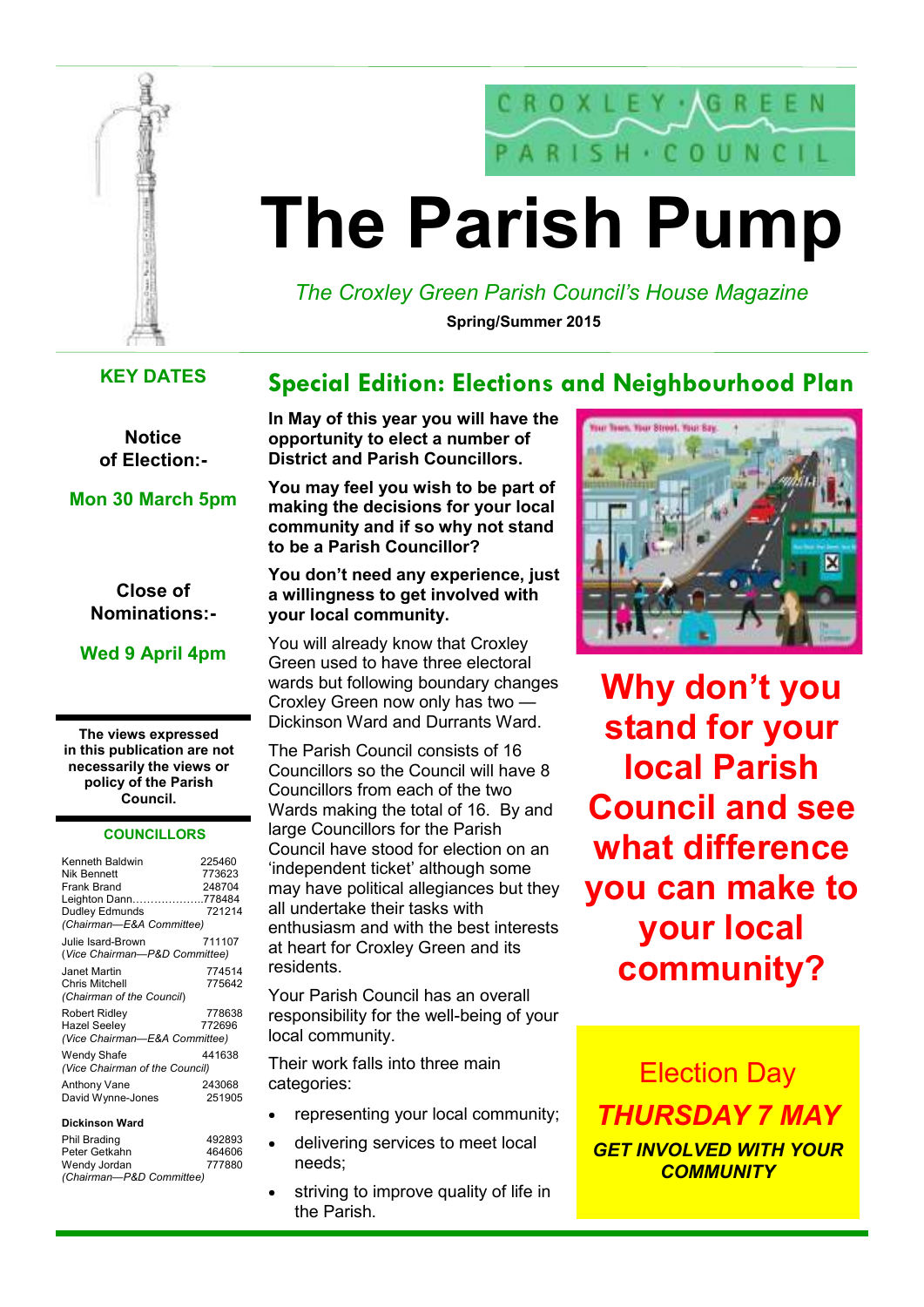Your Parish Council is made up of a number of Councillors who meet regularly to make decisions on the work and direction of the Council. As elected bodies Parish Councils are responsible to the people they represent – that's your local community.

Each year a sum of money called a 'precept' is collected through your council tax. This money is used by your Parish Council to improve facilities and  $\bullet$ services for local people.

Parish Councillors are elected to represent a geographical area known as a ward. In Croxley Green there are now just 2 wards so the Parish Council will need 8 Councillors from Dickinson Ward and 8 Councillors from Durrants Ward. Councillors are elected by people who live in these wards.

To vote in any election you need to be registered to vote. To get on the electoral register contact the electoral services at Three Rivers District Council on Further information about the rules of candidacy can 01923 776611.

Councillors have three main areas of work:

- 1. Decision-making: through attending meetings and committees with other elected members, Councillors decide which activities to support, where money should be spent, what services should be delivered and what policies should be implemented.
- 2. Monitoring: Councillors make sure that their decisions lead to efficient and effective services by keeping an eye on how well things are working.
- 3. Getting involved locally: as local representatives, Councillors have responsibilities towards their constituents and local organisations. This often depends on what the Councillor wants to achieve and how much time is available.

As a Councillor you can become a voice for your community and affect real change. Councillors are community leaders and represent the aspirations of the public that they serve. Parish Councils are the most local part of our democratic system and are closest to the public.

To become a Councillor there are a few rules. You have to be:

- a British citizen, or a citizen of the Commonwealth or the European Union, and
- 18 years or older on the day you become nominated for election;
- be on the Electoral Role for the Parish:
- live or work within the Parish or live within 4.8km (3 miles) of the Parish and have done so for the last 12 months.

You cannot stand for election if you:

- are the subject of a bankruptcy restriction order or interim order;
- have, within five years before the day of the election, been convicted in the United Kingdom of any offence and have had a prison sentence (whether suspended or not) for a period of over three months without the option of a fine;
- work for the Council you want to become a Councillor for.

be obtained from Three Rivers District Council.

In becoming a Parish Councillor you don't have to be affiliated with or be representing any political party, you can stand as an independent if you so chose.

Nomination Papers to become a Parish Councillor can be obtained from either Three Rivers District Council (01923 776611) or from the Parish Council Clerk (01923 710250).

Completed Nomination Papers can be submitted to Three Rivers District Council between 10am - 4pm any working day from Monday 30 March until 4pm on Thursday 9 April.

Election Candidates are urged to take their Nomination Form into TRDC in person well in advance of the 4pm Thursday 9 April deadline and be prepared to wait whilst TRDC checks it.

> Close of Nominations: **Thursday 9 April, 4pm**

> > Election Day: **Thursday 7 MAY**

*GET INVOLVED WITH YOUR COMMUNITY*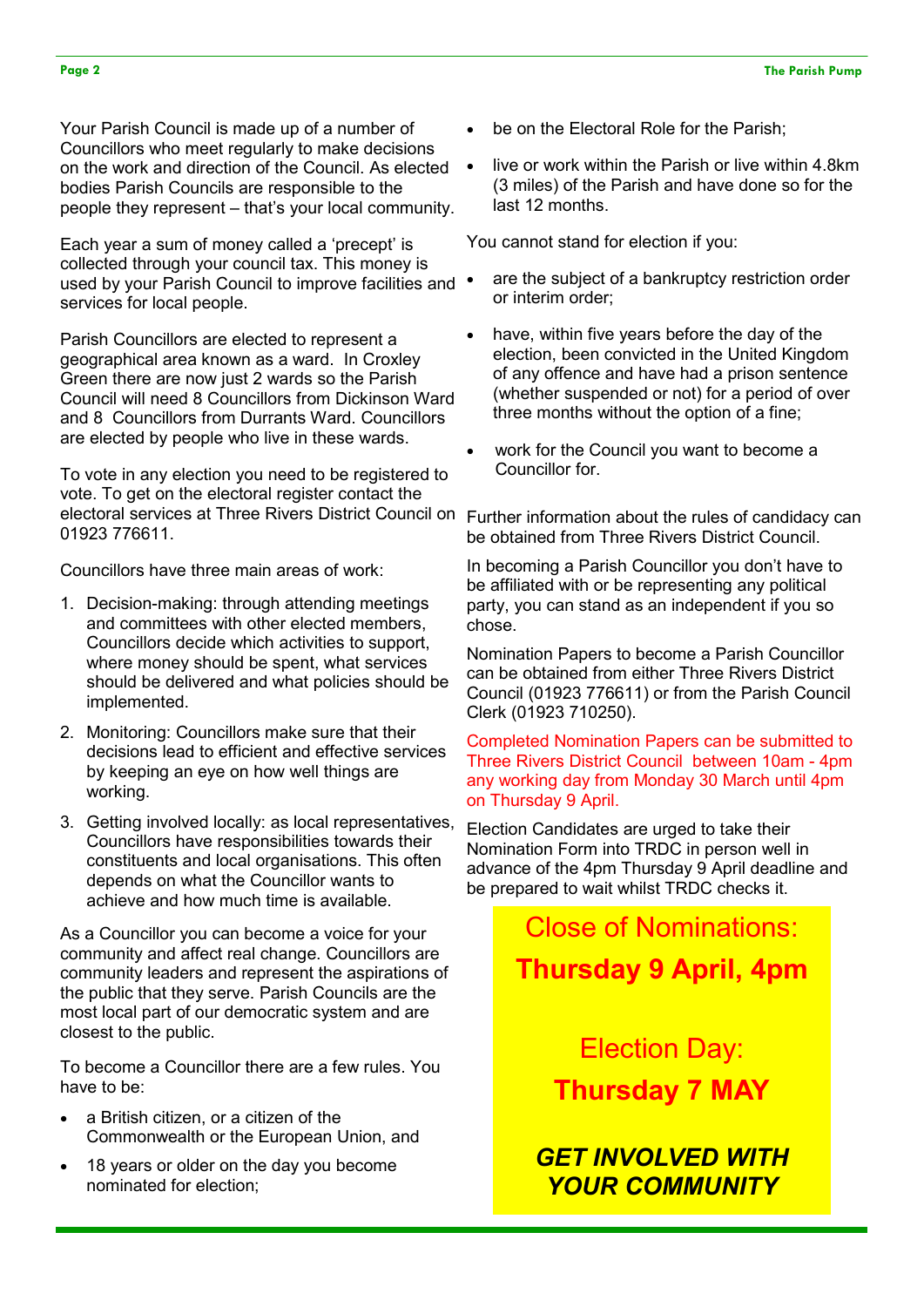# **The Parish Pump Page 3 From the Chairman**

#### **Hello to you all,**

I have now been Chairman for two years, and it really has gone fast. Also I have been a Parish Councillor for four years, and I intend to stand again to help complete a number of projects, in particular, the Neighbourhood Plan.

On the 7 May you will have the chance to vote in your next set of Parish Councillors. You can also stand in the election to become a Councillor, and I would encourage anyone who has an interest to do this. You only really need an interest in helping make Croxley Green even better than it is and in keeping the best of what we have. If you want to talk to someone about it first, please contact one of your Councillors or myself. Most Councillors attend two or maybe three meetings a month. If you have great ideas to improve things, then you can propose a project and achieve funding to take things forward. It can be very rewarding. Most of us are independents, i.e. not a member of any political party and our Council is run on non-party lines. Details of how to register to stand for election can be found in this issue.

We have now set our budget and precept for the coming year. We have a challenge in that a grant that comes to us from the Central Government via TRDC is reducing even further next year, and will disappear altogether in the future. The Councillors took the view that we need to keep our level of service up to the present level and proceed with projects we have identified. This will become even more important as TRDC and HCC are cutting their budgets even more in the coming year. The precept will increase by an average of £2.50 for the whole year on a Band D equivalent house. With this small increase we believe we can achieve our aims above.

We do a lot to help keep Croxley Green look and feel special and this includes PCSOs to help with security, employing two rangers who maintain many parts of the village, including the Green and many of the footpaths, the Community Bus and an annual seaside trip for the elderly. We work in partnership with Flowers 4 Croxley to add colour to our streets, and also the Canal and River Trust to help improve the canal.

We support, through various means many events, including the dog show, New Year's Eve Fireworks, the Wassail, Revels, Croxfest and the Christmas tree at the Library. We help fund some one off projects that benefit the community that are carried out by other organisations, for instance, the History Project by the Croxley Green Residents' Association, and this will go live on the internet in a few months' time.

We have been liaising with the Croxley Rail Link Project and our influence has helped improve the design of the viaduct. We will continue to keep contact with them to ensure the impact on the construction is kept to a minimum.

One issue that has come up in the last couple of years is that TRDC are now charging us for the use of the Green and Stones Orchard. Both areas are in the ownership of TRDC, as during the last major local Government shake up, Croxley Green Parish Council did not exist. Had we been around, it is likely that those pieces of land would have been transferred to the Parish, as is the case in most Parish Councils. When TRDC first started charging for the Revels, they also gave a grant to cover the charge. Now they do not, and it highlighted to us that really the Green and Stones Orchard, and maybe other parcels of land, should be under the ownership of the Parish Council for the local people.

We started a dialogue with TRDC on this issue over twelve months ago now, and things have not got very far. We will keep pushing for these talks to continue, but TRDC are carrying out an asset review before being willing to come back to us. We already carry out the majority of the maintenance and grass cutting on both areas. If you agree with this, please contact your District Councillors to let them know.

Hertfordshire County Council is carrying out yet another consultation on the proposed bus cuts. It seems that their original plans received heavy criticism, so they have watered down the proposal a little. The last bus service they will support is now up to 7.30pm rather than 6.30pm, and they will support Sunday services serving hospitals. However, it is still a big cut to a very important service for 15% of the households in Hertfordshire who do not have a car. Please look on www.hertsdirect.org/busconsult or pick up a leaflet in the Library. We have sent another letter objecting to these cuts, saying that there should be a far more detailed assessment of each bus route rather than these arbitrary cuts. I have attended two meetings on this issue in the past few months, and most Parish Councils are extremely concerned about the impact these cuts will have.

The most important long term project we are undertaking is the Neighbourhood Plan. There is more detail in this issue on this. We have carried out a lot of work so far, and there is a long way to go, but once we get a Neighbourhood Plan in place, it will give us far greater protection for Croxley Green in planning terms. Please have a good look at what is in this issue, and we welcome any comments by email. There will also be a presentation on the Plan at the Annual Parish Meeting on the 30 April.

The Parish Council is here to give a strong voice for our community and also to carry out works that keep our village looking good. Please support the Parish Council in any way you can and, in particular, vote on 7th May.

All the best.

*Chris Mitchell, Chairman*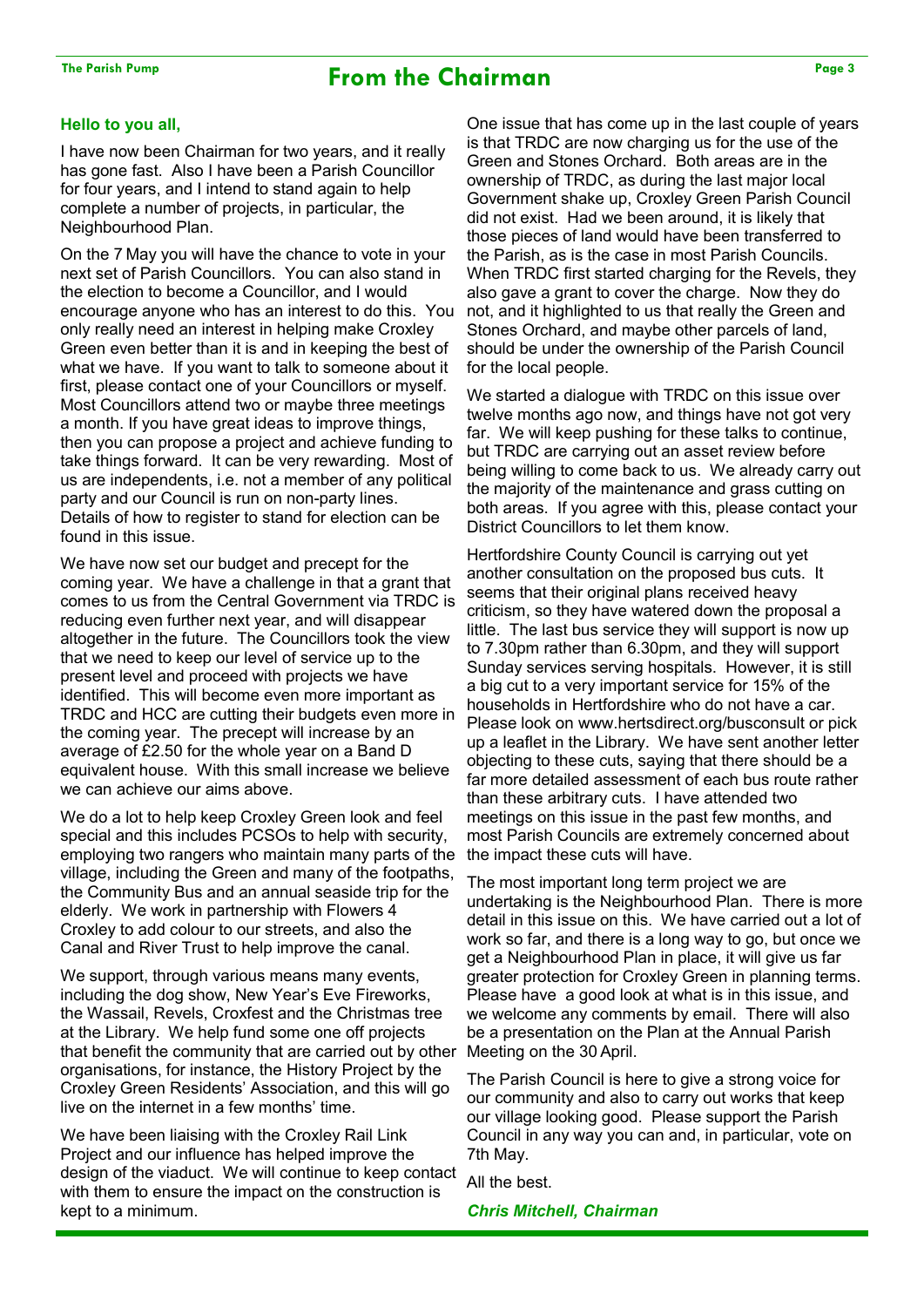## **Neighbourhood Plan Progress and Draft Policies—March 2015**

#### **Introduction**

For several months we have been working on the structure and content of the Plan. The Policies in the Plan will be additional to those in the Three Rivers Local Plan and will make your Neighbourhood Plan tailor-made for Croxley Green until 2030. In future it will be reviewed on a regular basis. If the Plan is adopted, every developer (or individual) seeking planning permission for developments within the Parish boundary will have to comply with these special policies. In due time, the Policies will include maps and diagrams to clarify their purpose.

We have had a second meeting with the Three Rivers planners to make sure that the Parish's ideas and aspirations which will be expressed in the Neighbourhood Plan will not conflict with the Local Plan. This clarified the words to be incorporated as new policies and it was stressed that these should be positive. In some cases like new Conservation Areas the action has to be taken by Three Rivers but the Neighbourhood Plan can express this as an aspiration in an Annexe. There was strong support for our ideas on Character Areas and this will be an aspect on which we will concentrate in the next few weeks. Policies covering any developments within each Character Area could stipulate compliance with the local character in terms of size, massing, appearance and use of materials. There was also sympathy with the Parish's aspirations on businesses, the Local Centre and Croxley Station.

The amended policies and aspirations will be presented to the Annual Parish Meeting on 30 April followed by a further consultation with Three Rivers Planners. During April there will also be consultation with local businesses and voluntary groups. Assuming the new Parish Council wishes to pursue the Neighbourhood Plan, a full draft including illustrations will then be prepared to be formally submitted to Three Rivers in the autumn for approval. If Three Rivers approve it, there can be a referendum and, if passed with a majority of votes within the Parish, it will become new planning policy mapping the future of Croxley Green.

#### **So far, we have devised policies and aspirations for the following:**

#### **POPULATION AND GROWTH - aspiration**

Future growth as defined in the TRDC Local Plan should respect the Character Areas within Croxley Green Parish. The Parish aspires that such growth, both on allocated sires and windfall sites, should address the known local needs of the Parish for specific types of housing – e.g. for the aging population, for the starter market and affordable housing for large families.

#### **HERITAGE ASSETS - aspiration**

The Parish will identify certain buildings as local Heritage Assets including providing historic or illustrative evidence where appropriate and will encourage TRDC to add them to the Local List of Buildings of architectural interest. Those buildings identified to date are:

- Baldwins Lane Baptist Church
- Spire of St Bede`s
- St Oswalds Church (church only)
- Holly Lodge Cottage, Baldwins Lane
- Old Lodge House, Baldwins Lane
- The Harvester, Watford Road
- The Red House, Watford Road
- Canal Lock and Bridge near Byewaters and other Canal structures
- Several TfL railway bridges

#### **CONSERVATION AREAS - aspiration**

The Parish will identify those areas which are Heritage Assets including providing visual evidence and encourage TRDC to:

- Enlarge The Green Conservation Area to include 1950s cul de sacs to the west;
- Designate the whole of New Road, Yorke Road and Dickinson Avenue as a Conservation Area;
- Designate Copthorne Road as a Conservation Area.

#### **CHARACTER AREAS - policy**

The Neighbourhood Plan will identify and designate 8 urban Character Areas and 4 rural Character Areas each with its own planning guidance to be used by those proposing new developments

#### **LEISURE AND COMMUNITY ASSETS - aspiration**

The Parish will submit a list of buildings/land (see Page 6) to be registered as Community Assets (churches, surgeries, pubs, voluntary groups, schools, recreational open spaces including allotments). The list is subject to comments from TRDC. The Library and Red Cross building complex is already registered as a result of the Parish's submission.

#### **COMMERCIAL AND EMPLOYMENT – policy and aspiration**

The Parish will resist any loss of retail and commercial floor space to residential use (despite Permitted Development relaxation) using traffic and parking reasons. The Parish will encourage the erection of or a change of use to new small business premises which are compatible with neighbouring residential properties.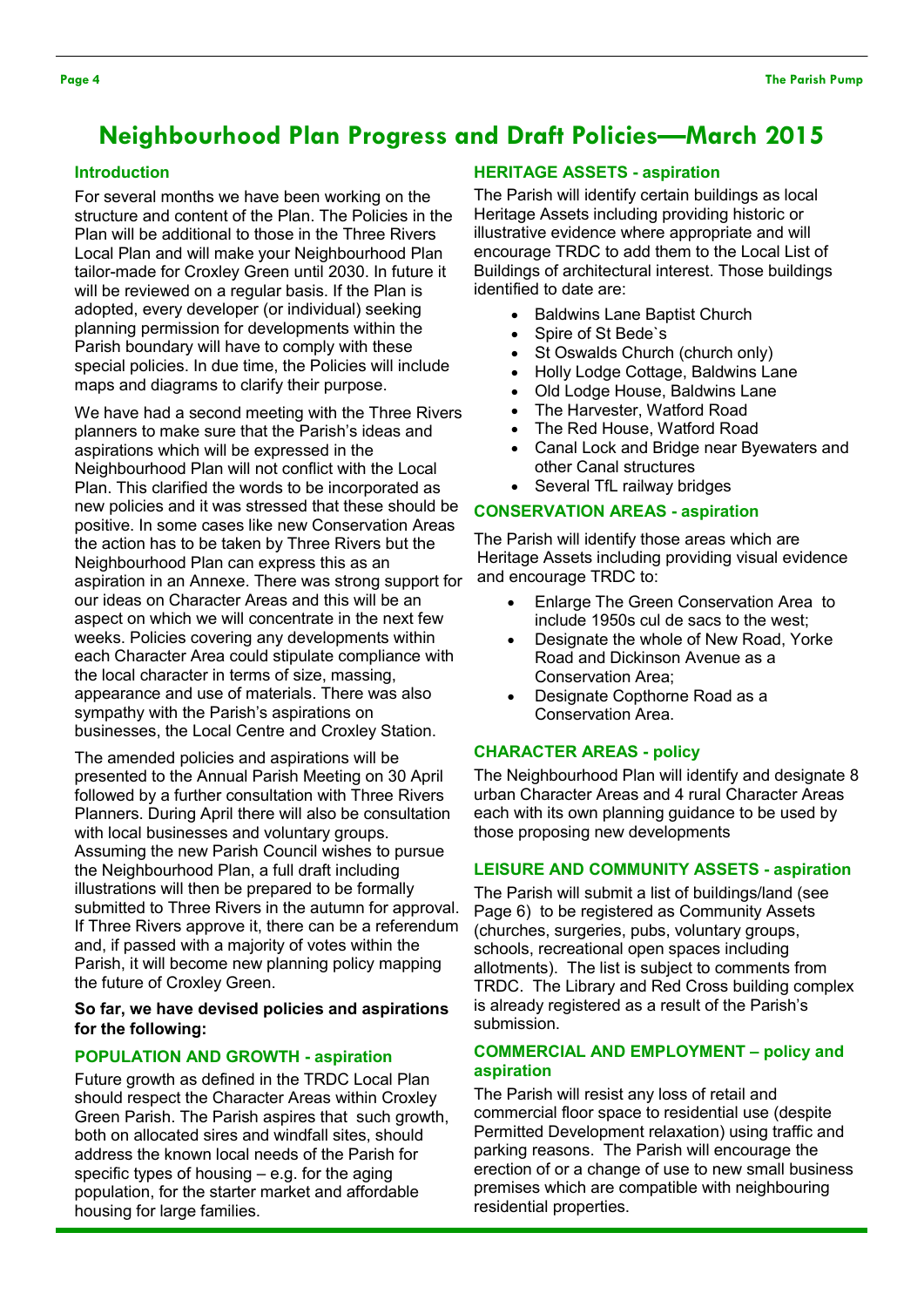#### **Page 5**

#### **NEW HOUSING – policy and aspiration**

The major non housing sites in the Parish have already been developed or are now allocated. Apart from Killingdown and Croxley Station very few future sites are likely to be more than 10 dwellings in size and it is unlikely that there will be an average of more than 30-50 dwellings per year in total. Gated developments are not appropriate. The Parish will issue guidance to ensure compliance of new housing with the respective Character Area's unique characteristics:

- Dwelling density within defined limits depending on the Character Area;
- Use of appropriate and complementary materials;
- Compliance with building height, scale and massing within the Character Area;

The Parish aspires to the highest standards of new housing:

- All new housing should comply to full Lifetime Homes Standard and be designed to meet Interim London Housing Design Guide 2010 space standards;
- All should be zero carbon;
- All should be to Secured by Design requirements;
- Affordable housing is encouraged.

#### **RESIDENTIAL EXTENSIONS – policy and aspiration**

The Parish will issue guidance to ensure compliance with Character Area's unique characteristics. Extensions should:

- Address the visual impact in the streetscape;
- Avoid front extensions (porches, etc) beyond building line;
- Avoid an increase in ridge height or change from hip to gable;
- Avoid flat roofs except on small dormers and at the rear;
- Avoid box dormers on the front or side of properties;
- Use similar materials and architectural detail of host property.

#### **FRONT GARDENS (advisory standard) - aspiration**

The Parish will issue guidance to householders to encourage:

- The retention of at least 25% of front garden as soft landscaping;
- The planting of new trees in front gardens;
- The use of permeable paving.

#### **VILLAGE CENTRE – policy**

The Parish will continue the work carried out in 2013 to identify the location of a site for a Village Centre and persevere towards its implementation.

#### **CROXLEY STATION – policy/aspiration**

The Parish will work with TRDC and TfL to ensure that the major mixed use redevelopment which includes a Housing Allocation at the heart of the Parish will also include community uses which complement those in the Parish.

#### **THE CANAL - aspiration**

The Parish will continue to work with CRT to ensure the recreational benefit of the Canal is encouraged without loss of amenity or Character.

#### **SHOP FRONTS AND ADVERTISING - policy**

The Parish will issue guidance on the design of shop fronts and advertising.

#### **TRANSPORT AND PARKING -aspiration**

The Parish will work with TRDC and Herts Highways to encourage the extension of 20mph speed limits, other traffic speed restrictions, the encouragement of the control of pavement parking and new facilities for pedestrians and cyclists.

#### **STREET FURNITURE AND STREET TREES aspiration**

The Parish will work with TRDC and Herts Highways to limit the duplication of street signs and encourage the planting and replacement of street trees.

#### **RECREATIONAL OPEN SPACE – aspiration**

The Parish will work with TRDC to ensure that all land in recreational use, regardless of ownership is protected from future development.

#### **COUNTRYSIDE AND RURAL ECONOMY aspiration**

The Parish Council will encourage the creation and diversification jobs in the rural areas.

#### **TREES AND LANDSCAPE - aspiration**

The Parish will work with TRDC to identify the trees and groups of trees which contribute to the amenity of the landscape and encourage the planting of replacement trees.

#### **SUSTAINABILITY - aspiration**

The Parish will work with TRDC to encourage householders to upgrade their homes to save energy without compromising the unique features of the Character Areas.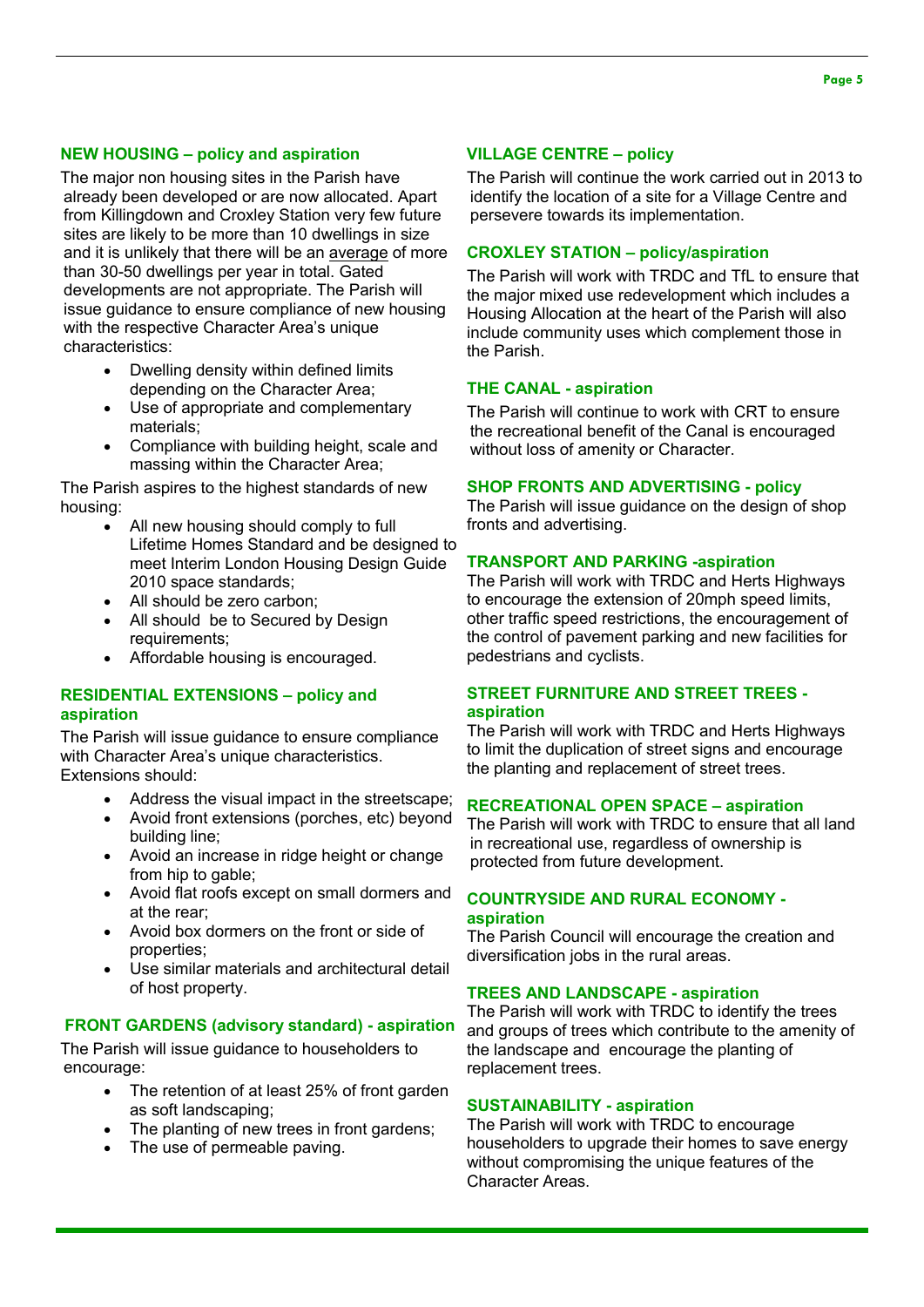# **Draft List - LEISURE AND COMMUNITY ASSETS - aspiration**

| Type of community asset                                  | Name of building                                                                | <b>Address</b>                        | <b>Ownership of</b><br>land                |
|----------------------------------------------------------|---------------------------------------------------------------------------------|---------------------------------------|--------------------------------------------|
| Public or "quasi public" on<br>public land               | <b>CROXLEY GREEN VILLAGE HALL</b>                                               | <b>Community Way</b>                  | <b>TRDC</b>                                |
|                                                          | <b>CROXLEY GREEN COMMUNITY</b><br><b>ASSOCIATION</b>                            | Community Way                         | <b>TRDC</b>                                |
| <b>Churches</b>                                          | <b>ALL SAINTS CHURCH</b>                                                        | The Green                             | $C$ of $E$                                 |
|                                                          | <b>CROXLEY GREEN BAPTIST</b><br><b>CHURCH</b>                                   | <b>Baldwins Lane</b>                  | <b>Baptists</b>                            |
|                                                          | <b>CROXLEY GREEN METHODIST</b><br><b>CHURCH</b>                                 | New Road                              | <b>Methodists</b>                          |
|                                                          | <b>FULLER WAY CHURCH</b>                                                        | <b>Fuller Way</b>                     | $\overline{?}$                             |
|                                                          | ST BEDES (RC) CHURCH                                                            | 185 Baldwins Lane                     | $\overline{RC}$                            |
|                                                          | <b>ST OSWALDS CHURCH</b>                                                        | <b>Baldwins Lane</b>                  | C of E                                     |
| <b>Doctors, Dentists &amp; Vets</b><br><b>Surgeries</b>  | <b>NEW ROAD SURGERY</b>                                                         | New Road                              | Private                                    |
|                                                          | <b>BALDWINS LANE SURGERY</b>                                                    | <b>Baldwins Lane</b>                  | Private                                    |
|                                                          | CHARTWELL DENTAL CLINIC                                                         | <b>Watford Road</b>                   | Private                                    |
|                                                          | <b>CROXLEY DENTAL CLINIC</b>                                                    |                                       | Private                                    |
|                                                          | MR MULLER AND ASSOCIATES                                                        |                                       | Private                                    |
|                                                          | <b>CROXLEY GREEN VETERINARY</b><br><b>SURGERY</b>                               | <b>Barton Way</b>                     | Private                                    |
| <b>Public Houses + Restaurants</b>                       | THE ARTICHOKE                                                                   | The Green                             | Private                                    |
|                                                          | THE COACH AND HORSE                                                             | The Green                             | Private                                    |
|                                                          | THE RED HOUSE                                                                   | <b>Watford Road</b>                   | <b>Greene King</b>                         |
|                                                          | THE HARVESTER                                                                   | <b>Watford Road</b>                   | Harvester                                  |
|                                                          | THE SPORTSMAN                                                                   | <b>Scots Hill</b>                     | Private                                    |
|                                                          | THE FOX AND HOUNDS                                                              | New Road                              | Greene King                                |
|                                                          | <b>SCOTSBRIDGE MILL</b>                                                         | Scots Hill                            |                                            |
| <b>Voluntary Groups and</b><br><b>Charities</b>          | ROYAL BRITISH LEGION                                                            | 161 Watford Road                      | <b>RBL</b>                                 |
|                                                          | <b>SEA CADETS</b>                                                               | (south of Watford<br>Road Roundabout) | Navy?<br>TRDC?                             |
|                                                          | <b>CROXLEY GREEN SCOUTS</b>                                                     | <b>Watford Road</b>                   | Scouts                                     |
| <b>Schools</b>                                           | RICKMANSWORTH SCHOOL,                                                           | Scots Hill                            | Herts CC                                   |
|                                                          | YORKE MEAD PRIMARY SCHOOL<br>including CROXLEY GREEN<br><b>CHILDRENS CENTRE</b> | Dulwich Way                           | Herts CC                                   |
|                                                          | LITTLE GREEN JUNIOR SCHOOL                                                      | Rochester Way                         | Herts CC                                   |
|                                                          | MALVERN WAY INFANTS SCHOOL                                                      | Malvern Way                           | Herts CC                                   |
|                                                          | <b>HARVEY ROAD PRIMARY</b><br><b>SCHOOL</b>                                     | Harvey Road                           | Herts CC                                   |
| <b>Recreational facilities and</b><br><b>Open spaces</b> | <b>CROXLEY GUILD OF SPORTS</b><br>AND SOCIAL CLUB                               | The Green                             | <b>TRDC</b>                                |
|                                                          | <b>CROXLEY GUILD BOWLS CLUB</b>                                                 |                                       | <b>TRDC</b>                                |
|                                                          | <b>CROXLEY TENNIS CLUB</b>                                                      |                                       | <b>TRDC</b>                                |
|                                                          | <b>TENNIS COURTS</b>                                                            | Durrants                              | $\overline{\mathbf{?}}$                    |
|                                                          | <b>ALLOTMENTS</b>                                                               | Barton Way                            | <b>TRDC</b>                                |
|                                                          | <b>ALLOTMENTS</b>                                                               | <b>Croxley Hall Woods</b>             | <b>TRDC</b>                                |
|                                                          | <b>ALLOTMENTS</b>                                                               | <b>Frankland Road</b>                 | <b>TRDC</b>                                |
|                                                          | <b>ALLOTMENTS</b>                                                               | Lavrock Lane                          | <b>TRDC</b>                                |
| <b>Residential Homes</b>                                 | <b>CROXLEY HOUSE</b>                                                            | The Green                             | <b>Green Sleeves</b><br><b>Homes Trust</b> |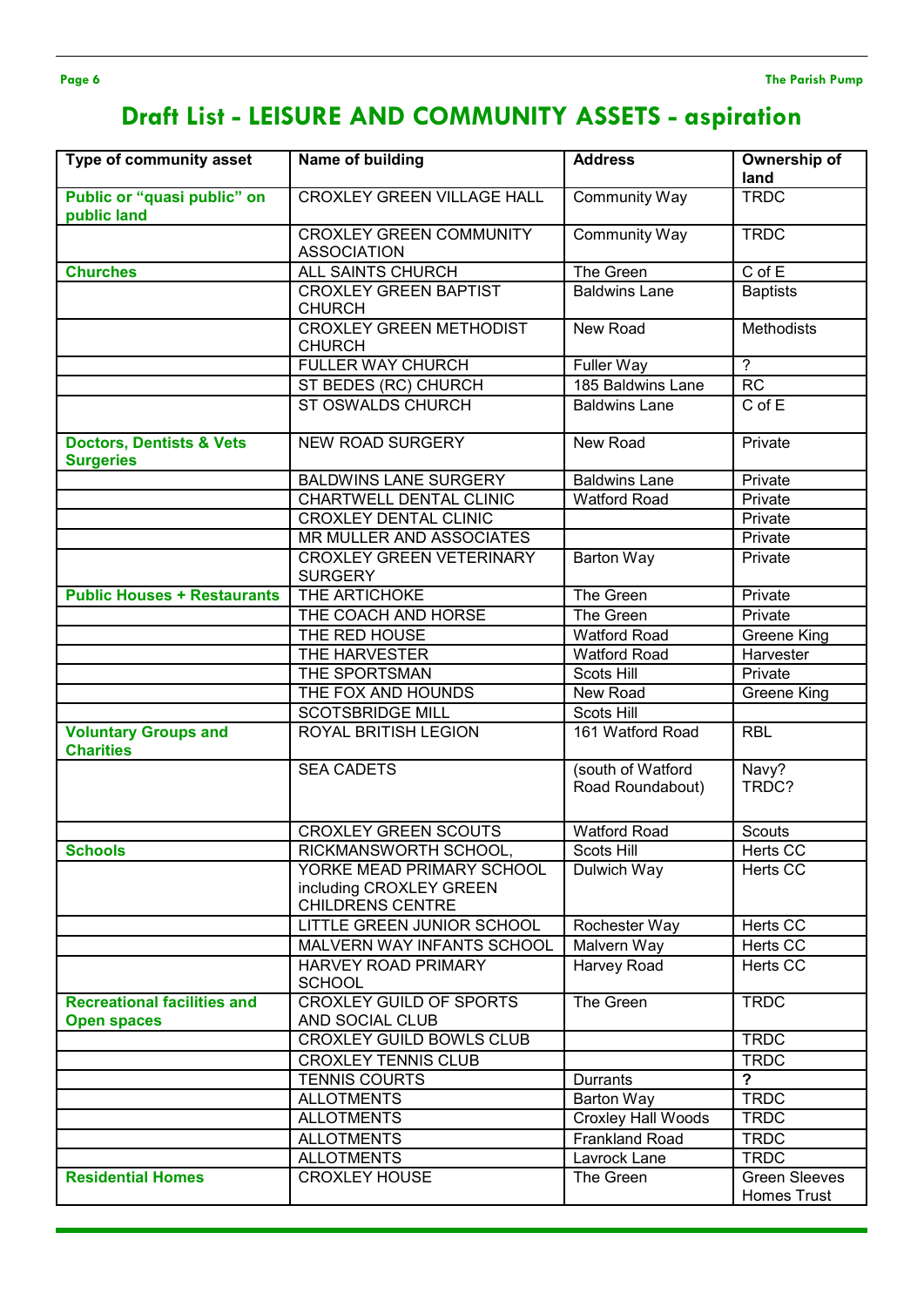## **A Shaggy Dog article by Cllr Dudley Edmunds**

Around May of last year the Government brought in some amendments to the Dangerous Dogs Act. It brought them in against the advice of many of the rescue organisations, animal welfare groups and the front line operators e.g. local authority dog wardens. The changes were brought in via DEFRA a government department well known for being mainly out of touch with what happens in the real world (think FAM crisis!). I mention it here because the changes have the ability to impinge on the life of every dog owner and dog regardless of whether your dog is a total softie the size of a small mouse or a security trained Hound of the Baskervilles! There is not room here to go into the details but I do urge all dog owners to acquaint themselves with the changes.

Croxley Green seems to be a haven for dog lovers. There are many new dogs on the block and our annual Parish Council Dog Show is well supported (and I hope it will be this year). Most of our local dogs are pets and come in all shapes, sizes and types and much the same can be said for the owners! Some of you will know that my hobby is training, working and more recently, trialling sheepdogs. The level of training that a sheepdog requires is clearly somewhat higher than that required by the average pet but there are two things that are vitally important to all dogs and that is good manners and a reliable emergency stop and this is all down to the handler and their control. I would add to this, the need for a consistent and reliable recall (I am not going to say 100% recall as it can never be guaranteed but you can reduce the odds right down). There are three things that people usually comment on when they come across my dogs 1) they look fit 2) they are well behaved (more or less) and the  $3<sup>rd</sup>$  is the question as to why Keira my red and white bitch is often on a long line. Keira was a rescue at around 18months old and came with a whole host of problems many of which took some considerable time to sort out. One that remains is her tendency to chase anything that sounds like a noisy motor or quad bike (although we will never know we have an idea that she may have been taught to run behind a quad when she was a puppy). This is coupled with a high degree of independence and as such, means that I have to be careful as to where she goes off lead, hence the long line. Yes it can be a nuisance and yes I prefer it when I can let her of in all safety but, in some places, the line is a necessity. The long line is there for my control and her safety and she has improved greatly due to its use. Although I only train sheep dogs I am often asked about training issues and the one that keeps coming up is recall. This is where the long line is invaluable as you have total control over your dog whilst allowing it a degree of freedom. There is not the space to go into how to use the line but if you do have

a problem with recall then I really do encourage you to use it to help your dog learn and keep safe. But, what about the emergency stop? If there is only one thing that you want to teach your dog please make it this one. An emergency stop is where, on a certain command, your dog goes down on the ground and stays there. It can, quite literally, be a life saver. Please, if you teach nothing else, teach your dog an emergency stop and to stay there until you reach it (never recall your dog after an emergency stop, always go to it as soon as possible). A few quick words on commands. Be consistent in the words you use for the various tasks and do not simply use the dog's name for your recall command: your dog's name is just that and is not a command! Also, there is absolutely no need whatsoever to deliver your commands in a high pitched squeak or squeal whilst waving your arms frantically and leaping up and down: cool, calm and controlled are the words to remember.

If you decide you want to take your dog to training classes I would encourage you to choose carefully. Go along and watch a class, see if the style and method suits you and also whether you can get there on a regular basis. The first trainer I took Keira to spent several lessons walking her in and out of a doorway to stop her barking. It didn't work and it was suggested that she was not trainable and that there was no point in returning. Fortunately I was introduced to another trainer who took less than five minutes to cure the issue (happy to pass on the trainer's name if you ask me).

So there you have it. Please for your sake, your fellow citizen's sake and most of all, your dog's sake make sure that he/she has at least basic training (the KC Good Citizen programme is a good one) and good manners. Please make sure you teach an emergency stop or down and work on that recall.

People quite often say to me that I am lucky having Border Collies as they are so intelligent and easy to train. They most certainly are intelligent and much easier than some dogs to train but, unfortunately, they are just as quick (quicker?) to pick up the bad as they are the good!

If you want to read books on training anything by Carol Price or Barbara Sykes will give you what you need. Carol's latest, excellent, book is about the Border Collie and the majority of Barbara's are as well, however, the advice on training is transferable to any breed and these are two of the most knowledgeable trainers and behaviourists in the UK.

*Cllr Dudley Edmunds*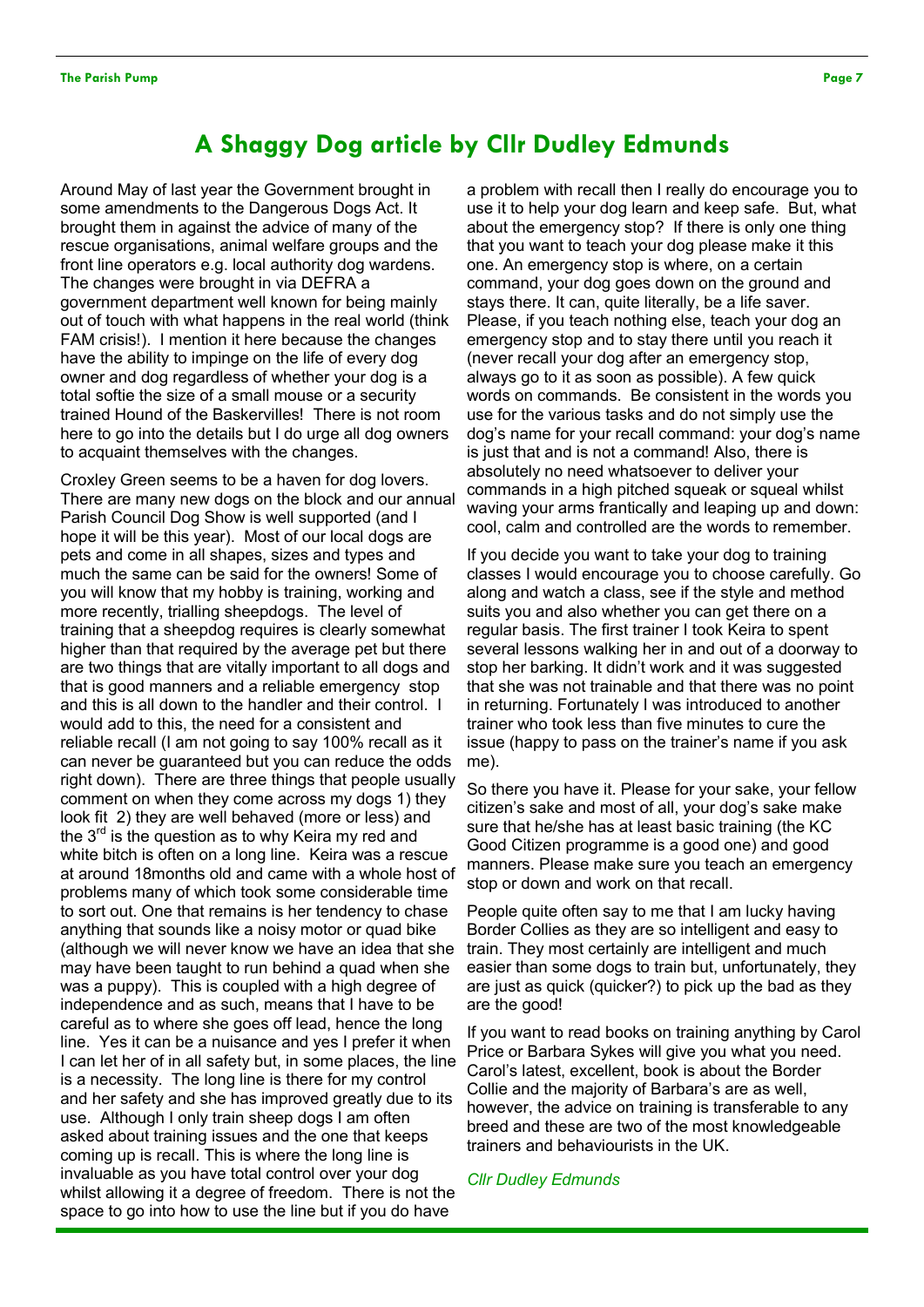| Page 8       |                                              |                        |                  |              | <b>The Parish Council Budget 2015-2016</b>                  |                                             | <b>The Parish Pump</b> |
|--------------|----------------------------------------------|------------------------|------------------|--------------|-------------------------------------------------------------|---------------------------------------------|------------------------|
|              | <b>Finance &amp; Administration</b>          |                        | Budget (£)       | 103          | <b>Groundworks</b>                                          |                                             | Budget(£)              |
| 101          | <b>General Administration</b>                |                        |                  | 4001         | Salaries & Wages                                            |                                             | 52,000                 |
| 4001         | Salaries & Wages                             |                        | 73,000           | 4006         | <b>Protective Clothing</b>                                  |                                             | 340                    |
| 4007         | Courses / Conferences                        |                        | 0                | 4008         | Training                                                    |                                             | 500                    |
| 4008         | Training                                     |                        | 500              | 4010         | Misc Staff Costs                                            |                                             | 730                    |
| 4009         | Travel                                       |                        | 1,300            | 4012<br>4017 | <b>Water Rates</b><br>Health & Safety                       |                                             | 700<br>500             |
| 4011         | Rates                                        |                        | 2,897            | 4018         | Refuse Disposal                                             |                                             | $\pmb{0}$              |
| 4012         | <b>Water Rates</b>                           |                        | 560              | 4036         | <b>Property Maintenance</b>                                 |                                             | 500                    |
| 4013         | Rent                                         |                        | 110              | 4037         | Grounds Maintenance                                         |                                             | 1,500                  |
| 4014         | Light & Heat                                 |                        | 3,200            | 4038         | <b>Maintenance Contracts</b>                                |                                             | 2,000                  |
| 4016         | Janitorial                                   |                        | 1,400            | 4041         | <b>Equipment Hire</b>                                       |                                             | 0                      |
| 4017         | Health & Safety                              |                        | 270              | 4042         | <b>Equipment Mainte-</b>                                    |                                             | 1,500                  |
| 4019         | <b>Consultancy Fees</b>                      |                        | 2,700            | 4046         | nance<br><b>Equipment Purchased</b>                         |                                             | 750                    |
| 4020         | Misc Establishment Costs                     |                        | 400              | 4051         | Vehicle License & Insurance                                 |                                             | 2,500                  |
| 4021         | Telephone & Fax                              |                        | 1,600            | 4055         | Fuel & Oil - LS08 WCP                                       |                                             | 1,000                  |
| 4023         | Stationery, Printing & Postage               |                        | 4,000            | 4060         | Fuel & Oil - Groundworks                                    |                                             | 840                    |
| 4025         | Insurance                                    |                        | 3,900            | 4070         | Maintenance - LS08 WCP                                      |                                             | 560                    |
| 4027         | Computer Software & IT                       |                        | 1,500            | 4071         | Maintenance - Tractor                                       |                                             | 1,100                  |
| 4030         | <b>Recruitment Advertis-</b>                 |                        | 0                | 4072         | Maintenance - Ride on Mower                                 |                                             | 500                    |
|              | ing                                          |                        |                  |              |                                                             |                                             |                        |
| 4036         | <b>Property Maintainace</b>                  |                        | 400              |              | <b>OverHead Expenditure</b>                                 |                                             | 67,520                 |
| 4156         | Audit Fees - External                        |                        | 1,000            |              |                                                             |                                             |                        |
| 4157         | Audit Fees - Internal                        |                        | 910              | 1061         | Agency Income - HCC Mtce                                    |                                             | 0                      |
| 4158         | <b>Accountancy Fees</b>                      |                        | 880              | 1062         | Agency Income - TRDC Mrce                                   |                                             | $\pmb{0}$              |
| 4963         | <b>PCSO</b>                                  |                        | 28,500           | 1080         | Miscellaneous Income                                        |                                             | 0                      |
|              | New Village Centre                           |                        | 0                |              |                                                             |                                             |                        |
|              | <b>Balancing figure</b>                      |                        | 0                |              |                                                             | <b>Total Income</b>                         | 0                      |
|              | Tfr from Reserves (if required)              |                        | $-5,000$         |              | 103                                                         | <b>Net Expenditure</b>                      | 67,520                 |
|              | <b>OverHead Expenditure</b>                  |                        | 124,027          | 107<br>4200  | Grants (incl S137)<br><b>Chairman's Charity Expenditure</b> |                                             | 3,000                  |
|              |                                              |                        |                  | 4711         | S137 Grants                                                 |                                             | 1,500                  |
| 1076         | Precept                                      |                        | 273,174<br>8,428 |              |                                                             | Stained Glass Window or Doors at All Saints | 5,000                  |
| 1080<br>1090 | Miscelll. Income<br><b>Interest Received</b> |                        | 30               |              | Church                                                      |                                             |                        |
|              |                                              |                        |                  |              | Community Hall Membership Grant                             |                                             | 8,425                  |
|              |                                              | <b>Total Income</b>    | 281,632          |              | <b>OverHead Expenditure</b>                                 |                                             | 17,925                 |
|              | 101                                          | <b>Net Expenditure</b> | $-157,605$       | 1077         | <b>Grants Received</b>                                      |                                             | 0                      |
|              |                                              |                        |                  | 1200         | Chairmans Charity Income                                    |                                             | 3,000                  |
| <u>102</u>   | <b>Local Democracy</b>                       |                        |                  |              |                                                             |                                             |                        |
| 4024         | Subscriptions/Publications                   |                        | 7,400            |              |                                                             | <b>Total Income</b>                         | 3,000                  |
| 4033         | Parish Pump Newsletter                       |                        | 3,400            |              | 107                                                         | <b>Net Expenditure</b>                      | 14,925                 |
| 4201         | Chairman's Allowance                         |                        | 500              |              |                                                             |                                             |                        |
| 4251         | <b>Election Expenses</b>                     |                        | 5,000            | <u>199</u>   | <b>F &amp; A Capital &amp; Projects</b>                     |                                             |                        |
| 4300         | Events - Revels on the Green                 |                        | 350              |              |                                                             |                                             |                        |
|              |                                              |                        |                  | 4175<br>4823 | Sale of Assets<br>Tfr to Vehicle Repl                       |                                             | 0<br>4,000             |
|              | <b>OverHead Expenditure</b>                  |                        | 16,650           |              | Fund                                                        |                                             |                        |
|              |                                              |                        |                  | 4824         | Tfr to Equipt Repl Fund                                     |                                             | 3,000                  |
| 1031         | Map Income                                   |                        | 0                |              | Replacement gazebo                                          |                                             | 490                    |
| 1051         | Advertising Income                           |                        | 1,600            |              | Four folding tables                                         |                                             | 160                    |
|              |                                              |                        |                  |              | Virtual Notice Board                                        |                                             | 600                    |
|              |                                              | <b>Total Income</b>    | 1,600            |              | Depot Extension (Phase 1 - Plans)                           |                                             | 3,000                  |
|              |                                              |                        |                  |              |                                                             | Tfr from Reserves (Depot Extension Plans)   | $-3,000$               |
|              | 102                                          | <b>Net Expenditure</b> | 15,050           |              |                                                             | <b>OverHead Expenditure</b>                 | 8,250                  |
|              |                                              |                        |                  |              | 199                                                         | <b>Net Expenditure</b>                      | 8,250                  |
|              |                                              |                        |                  |              |                                                             |                                             |                        |
|              |                                              |                        |                  |              | Finance & Admin.                                            | - Expenditure                               | 234,372                |
|              |                                              |                        |                  |              |                                                             | - Income                                    | 286,232                |

**Net Expenditure** -51,860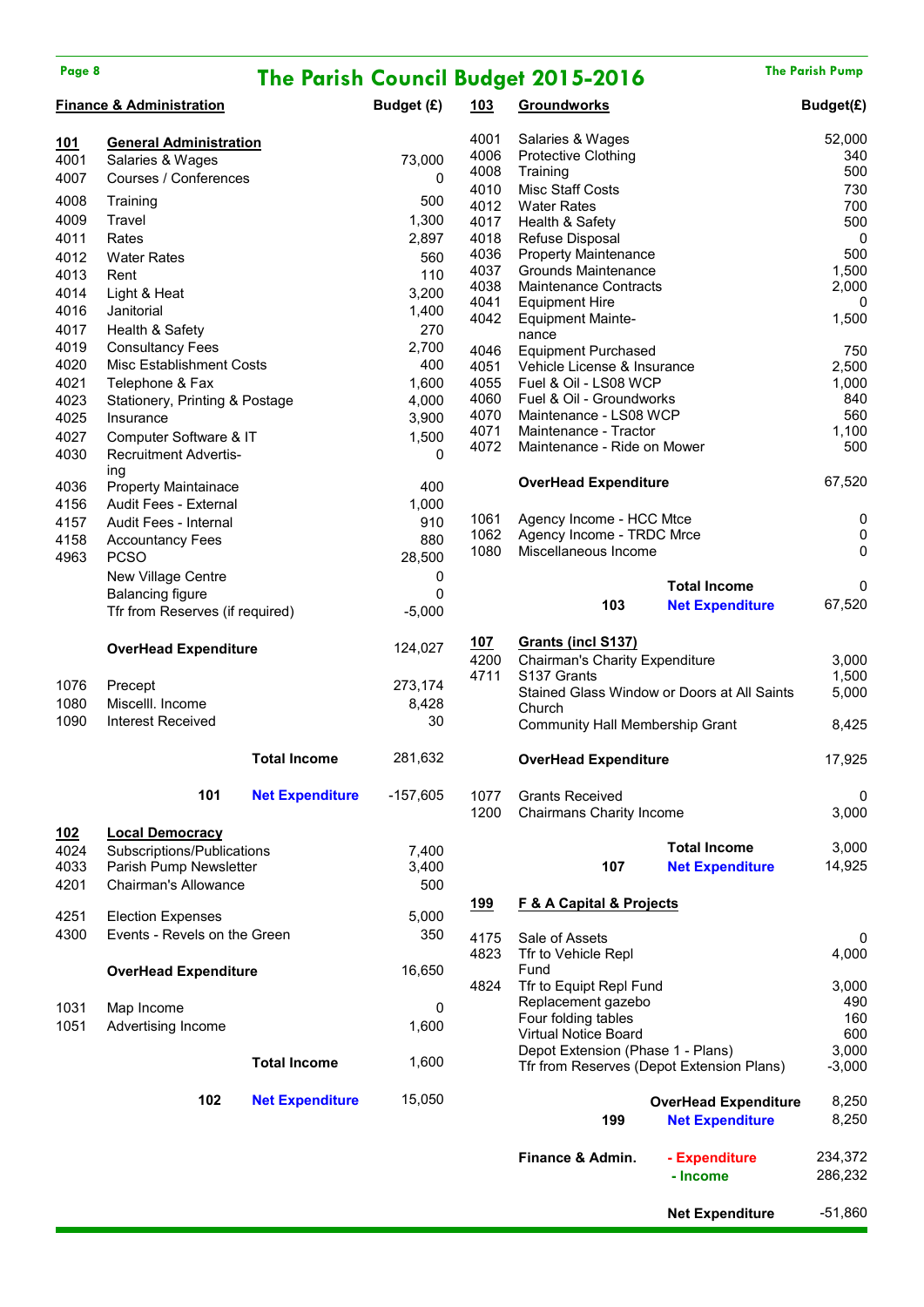|              | <b>The Parish Pump</b>                       |                        |            |              | <b>The Parish Council Budget 2015-2016</b>      |                                                        | Page 9         |
|--------------|----------------------------------------------|------------------------|------------|--------------|-------------------------------------------------|--------------------------------------------------------|----------------|
|              | <b>Environment &amp; Amenity</b>             |                        |            |              | 4940 Local Producers Market                     |                                                        | 300            |
|              |                                              |                        |            | 4933         | Information Board - Stones Orchard              |                                                        | 1,000          |
| 202          | The Green                                    |                        |            |              | WW2 VE/VJ Commemorative Service                 |                                                        | 1,000          |
|              |                                              |                        |            |              | Tranfer from Reserves (ex War memorial<br>2014) |                                                        | $-200$         |
| 4042         | <b>Equipment Maint.</b>                      |                        | 0          |              | Tranfer from Reserves (ex Market 2014)          |                                                        | $-250$         |
|              |                                              |                        |            |              | Transfer from Reserves (if required)            |                                                        | $-1,460$       |
|              | <b>OverHead Expenditure</b>                  |                        | 0          |              | Tranfer from Reserves (ex Info Board            |                                                        | $-1,000$       |
|              |                                              |                        |            |              | 2005/06)                                        |                                                        |                |
|              | 202                                          | <b>Net Expenditure</b> | 0          |              |                                                 |                                                        |                |
|              |                                              |                        |            |              | <b>OverHead Expenditure</b><br>299              |                                                        | 6,730<br>6,730 |
| 203          | Open Spaces &                                |                        |            |              |                                                 | <b>Net Expenditure</b>                                 |                |
|              | <b>Trees</b>                                 |                        |            |              | <b>E&amp;A</b>                                  | - Expenditure                                          | 35,710         |
|              |                                              |                        |            |              |                                                 |                                                        |                |
| 4048         | Plants. Shrubs & Trees - General             |                        | 500        |              |                                                 | - Income                                               | 400            |
| 4049         | Dog Hygiene                                  |                        | 10,000     |              |                                                 |                                                        |                |
| 4699         | Stones Orchard Fund - Hedging                |                        | 1,000      |              |                                                 | <b>Net Expenditure</b>                                 | 35,310         |
|              |                                              | - Hedge Consult        | 500        |              |                                                 |                                                        |                |
|              |                                              | - Projects             | 1,000      |              | <b>Planning &amp; Development</b>               |                                                        |                |
|              | <b>Tfer from Reserves</b>                    |                        | $-500$     |              |                                                 |                                                        |                |
|              | From Reserves (ex Hedging 2014)              |                        | $-1,000$   | 301          | <b>Roads &amp; Street Furniture</b>             |                                                        |                |
|              |                                              |                        |            | 4042         | <b>Equipment Maintenance</b>                    |                                                        | 0              |
|              | <b>OverHead Expenditure</b>                  |                        | 11,500     | 4043         | Salt Bins/Salt                                  |                                                        | 500            |
|              |                                              |                        |            | 4047<br>4050 | Footpath Maintenance<br><b>Bus Shelters</b>     |                                                        | 1,000<br>100   |
| 1077         | <b>Grants Received</b>                       |                        |            | 0 4056       | <b>Street Trees</b>                             |                                                        | 2,000          |
|              |                                              |                        |            |              | CMS Grant for Footpath Maint.                   |                                                        | $-1,000$       |
|              |                                              | <b>Total Income</b>    | 0          |              | Tfr from Reserves (ex Salt Bins/Salt 2014)      |                                                        | $-500$         |
|              | 203                                          | <b>Net Expenditure</b> | 11,500     |              | From Reserves (ex Plants. Shrubs & Trees -      |                                                        | $-500$         |
|              |                                              |                        |            |              | 2014)                                           |                                                        |                |
| 211          | <b>Events</b>                                |                        |            |              | <b>OverHead Expenditure</b>                     |                                                        | 1,600          |
|              |                                              |                        |            |              | 301                                             | <b>Net Expenditure</b>                                 | 1,600          |
| 4601         | <b>Garden Competition</b>                    |                        | 0          |              |                                                 |                                                        |                |
| 4602         | Quiz Night                                   |                        | 50         | 302          | <b>Community Bus</b>                            |                                                        |                |
| 4605<br>4609 | Christmas Lights<br>Craft Workshop Day       |                        | 8.500<br>0 | 4702         | <b>Community Bus</b>                            |                                                        | 6,900          |
| 4610         | Fireworks on Green                           |                        | 5,000      |              |                                                 |                                                        |                |
| 4611         | Senior Citizens Seaside/Outing               |                        | 1,200      |              | <b>OverHead Expenditure</b>                     |                                                        | 6,900          |
| 4615         | Library Xmas Tree (External)                 |                        | 500        |              |                                                 |                                                        |                |
| 4616         | Picnic in the Park                           |                        | 500        |              | 302                                             | <b>Net Expenditure</b>                                 | 6,900          |
| 4617         | Wassail                                      |                        | 150        |              |                                                 |                                                        |                |
| 4618         | Dog Show                                     |                        |            | 200 399      | P & D Capital & Projects                        |                                                        |                |
|              | Local Travel Map                             |                        | 1,000      |              | Community/Neighbourhood Plan                    |                                                        | 20,000         |
|              | <b>Bird Boxes</b>                            |                        | 150        |              | Community Plan publication                      |                                                        | 3,000          |
|              | Poppies on The                               |                        | 230        |              | Carbon footprint reduction/Sustainability       |                                                        | 300            |
|              | Green                                        |                        |            |              | Tfr from Reserves for Neighbourhood Plan        |                                                        | $-15,000$      |
|              | Tfr from Reserves (Local Travel Map)         |                        | $-1,000$   |              | Tfr from Reserves (Carbon Footprint ex 2012)    |                                                        | $-250$         |
|              | <b>OverHead Expenditure</b>                  |                        | 16,480     |              |                                                 |                                                        |                |
|              |                                              |                        |            |              | <b>OverHead Expenditure</b>                     |                                                        | 8,050          |
| 1080         | Miscell. Income                              |                        | 0          |              |                                                 |                                                        |                |
|              |                                              |                        |            |              | 399                                             | <b>Net Expenditure</b>                                 | 8,050          |
| 1082         | Brown Bin Caddy Liners                       |                        | 400        |              |                                                 |                                                        |                |
|              |                                              |                        |            |              | <b>P&amp;D</b>                                  | - Expenditure                                          | 16,550         |
|              |                                              | <b>Total Income</b>    | 400        |              |                                                 |                                                        |                |
|              | 211                                          | <b>Net Expenditure</b> | 16,080     |              |                                                 | - Income                                               | 0              |
| 299          | <b>E &amp; A Capital &amp; Projects</b>      |                        |            |              |                                                 |                                                        |                |
|              | 4932 War Memorial Updating                   |                        | 200        |              |                                                 | <b>Net Expenditure</b>                                 | 16,550         |
|              | 4937 Development of Play Areas               |                        | 5,000      |              |                                                 |                                                        | 286,632        |
|              | 4938 Brown Bin Caddy Liners                  |                        | 180        |              |                                                 | <b>Total Budget Expenditure</b><br><b>Total Income</b> | 286,632        |
|              | 4961 Plaques on oak trees/Metasequoia        |                        | 1,460      |              |                                                 |                                                        |                |
|              | 4969 Canal Adoption Scheme/Towing Path works |                        | 500        |              |                                                 | <b>Net Expenditure</b>                                 | 0              |
|              |                                              |                        |            |              |                                                 |                                                        |                |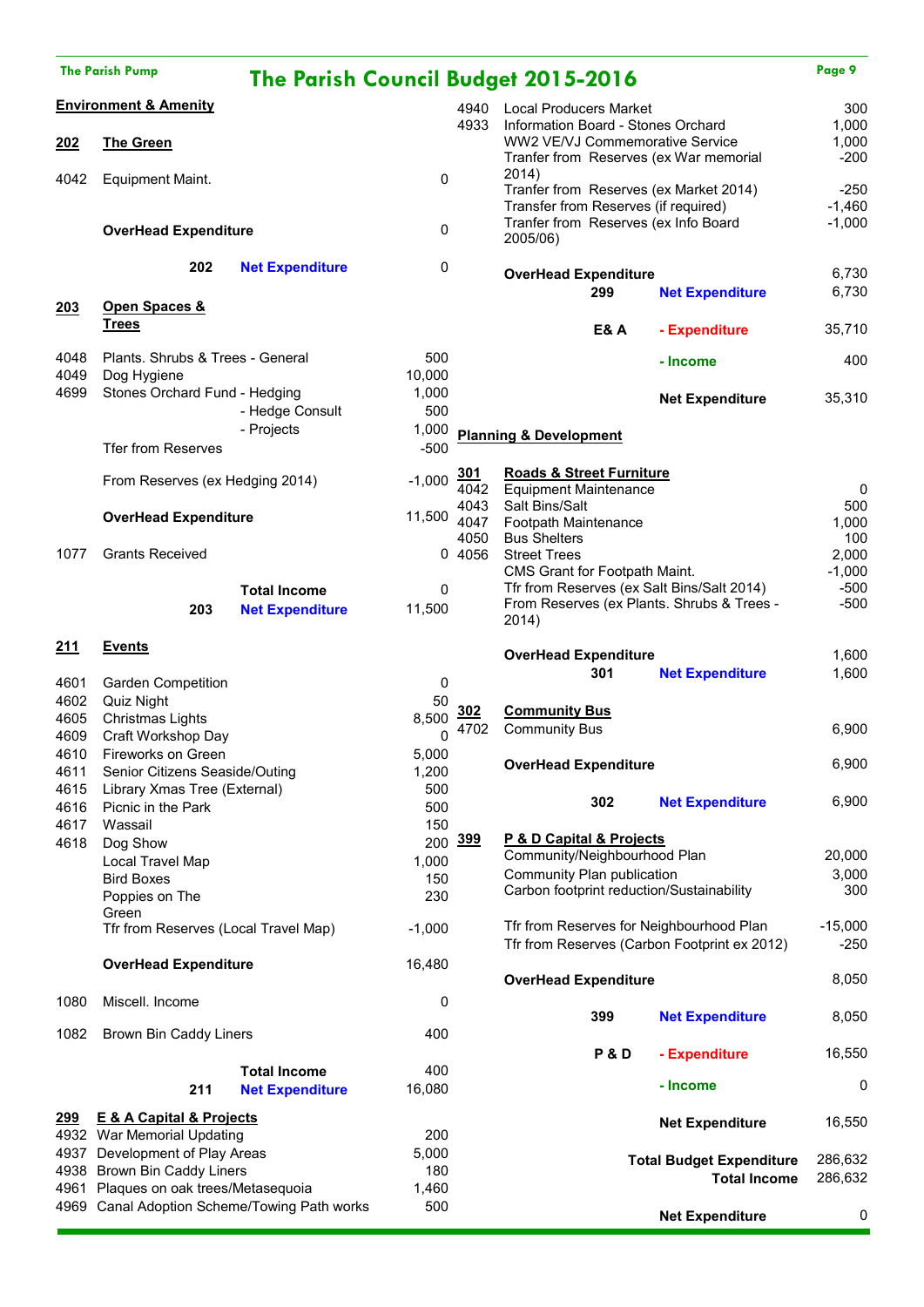|                              |                                 | <b>CROXLEY GREEN PARISH COUNCIL</b>   |                           |
|------------------------------|---------------------------------|---------------------------------------|---------------------------|
| FARISH-COUNTLE               | <b>COMMUNITY BUS</b>            |                                       | <b>FAMILY HOTELS WITH</b> |
|                              | <b>DO YOU USE THIS SERVICE?</b> |                                       |                           |
|                              |                                 | TO WATFORD TOWN CENTRE - EVERY FRIDAY |                           |
| 1 <sup>ST</sup> JOURNEY      |                                 | $2^{ND}$ JOURNEY                      |                           |
| <b>Winton Drive Approach</b> | 9.30am                          | Sycamore Approach                     | 10.00am                   |
| <b>Shaftsbury Court</b>      | 9.32am                          | Valley Walk (Green)                   | 10.01am                   |
| Malvern Way/Barton Way       | 9.34am                          | Valley Walk/Beechcroft Ave            | 10.03am                   |
| Fuller Way/Barton Way        | 9.36am                          | Frankland Rd/Harvey Rd                | 10.05am                   |
| <b>Hanover House</b>         | 9.37am                          | <b>Chalmers Court</b>                 | 10.08am                   |
| Sherborne Way/Baptist Church | 9.40am                          | All Saints Lane (outside church)      | 10.10am                   |
| <b>Return from Watford</b>   | 12 noon                         | New Road                              | 10.12am                   |
|                              |                                 | <b>Return from Watford</b>            | 12.30nm                   |



| Shaftsbury Court             | 9.32am                                 |                                                  | valley walk (Green)        |                                  | 10.01am |
|------------------------------|----------------------------------------|--------------------------------------------------|----------------------------|----------------------------------|---------|
| Malvern Way/Barton Way       |                                        | 9.34am                                           | Valley Walk/Beechcroft Ave |                                  | 10.03am |
| Fuller Way/Barton Way        |                                        | 9.36am                                           |                            | Frankland Rd/Harvey Rd           | 10.05am |
| <b>Hanover House</b>         |                                        | 9.37am                                           | <b>Chalmers Court</b>      |                                  | 10.08am |
| Sherborne Way/Baptist Church |                                        | 9.40am                                           |                            | All Saints Lane (outside church) | 10.10am |
| <b>Return from Watford</b>   |                                        | 12 noon                                          | New Road                   |                                  | 10.12am |
|                              |                                        |                                                  |                            | <b>Return from Watford</b>       | 12.30pm |
|                              | 3RD JOURNEY                            |                                                  |                            |                                  |         |
|                              |                                        | Junction Links Way & Warwick Way                 |                            | $10.30$ am                       |         |
|                              |                                        | Junction Links Way & Dover Way                   |                            | 10.31am                          |         |
|                              | Junction Links Way & Little Green Lane |                                                  | 10.32am                    |                                  |         |
|                              |                                        | Junction Little Green Lane & Durrants Drive      |                            | 10.33am                          |         |
|                              |                                        | Junction Durrants Drive & Dover Way              |                            | 10.34am                          |         |
|                              |                                        | Kenilworth Drive/Baldwins Lane Footpath          |                            | 10.36am                          |         |
|                              | Manor Way                              |                                                  |                            | 10.38am                          |         |
|                              | <b>Grove Court</b>                     |                                                  |                            | 10.40am                          |         |
|                              | <b>Return from Watford</b>             |                                                  |                            | 1.15pm                           |         |
|                              |                                        | <b>FREE SERVICE</b>                              |                            |                                  |         |
|                              |                                        | For the exclusive use of Senior Citizens and     |                            |                                  |         |
|                              |                                        | persons in sheltered accommodation.              |                            |                                  |         |
|                              |                                        | You may be required to show proof of eligibility |                            |                                  |         |
|                              |                                        |                                                  |                            |                                  |         |

# **EVENTS - dates for your diary**

| <b>April</b> | Sunday 19 April, 10am—Water Vole Walk at Croxley Common Moor<br>Sunday 26 April, 10am-Bird Walk at Croxley Common Moor                                                                                                                                                                                                           |
|--------------|----------------------------------------------------------------------------------------------------------------------------------------------------------------------------------------------------------------------------------------------------------------------------------------------------------------------------------|
| <b>May</b>   | Sunday 3 May, 10am—Identifying Trees and Bushes in Spring at Croxley Common Moor<br>Thursday 7 May - Election Day                                                                                                                                                                                                                |
| <b>June</b>  | Saturday 13 June, 10am-Wild Flowers Walk at Croxley Common Moor<br>Monday 15 June — Draw for the Senior Citizen's day trip to Clacton<br>Saturday 20 June, 1.30-5pm - Croxley Revels<br>Wednesday 24 June - Senior Citizen's day trip to Clacton                                                                                 |
| July         | Friday 24 July, 8.15pm-Bats Walk at Croxley Common Moor<br>NB Places must be booked prior to the event-contact the Friends of Croxley Common<br>Moor: friends@croxleycommonmoor.org.uk                                                                                                                                           |
| Aug          | Wednesday 5 August, 2pm until late - Classic Cars on The Green<br>Friday 28—Monday 31 August — Brixton's Fun Fair                                                                                                                                                                                                                |
| <b>Sept</b>  | Saturday 5 September, noon until 8pm - Croxfest<br>Friday 11—Sunday 13 September, 10am until 5pm — Carters Steam Fair<br>Sunday 13 September, 10am until 5pm - Classic Cars on The Green<br>Sunday 20 September, 10am-Recent Areas of Conservation Work at Croxley Common Moor<br>Sunday 27 September, 12noon onwards — Dog Show |
| Oct          | Sunday 4 October, 10am—Identifying Trees and Bushes in Autumn at Croxley Common Moor                                                                                                                                                                                                                                             |
| <b>Nov</b>   | Sunday 8 November 2015 - Remembrance Day<br>Monday 30 November 2015 — Christmas tree lights switch on outside the library                                                                                                                                                                                                        |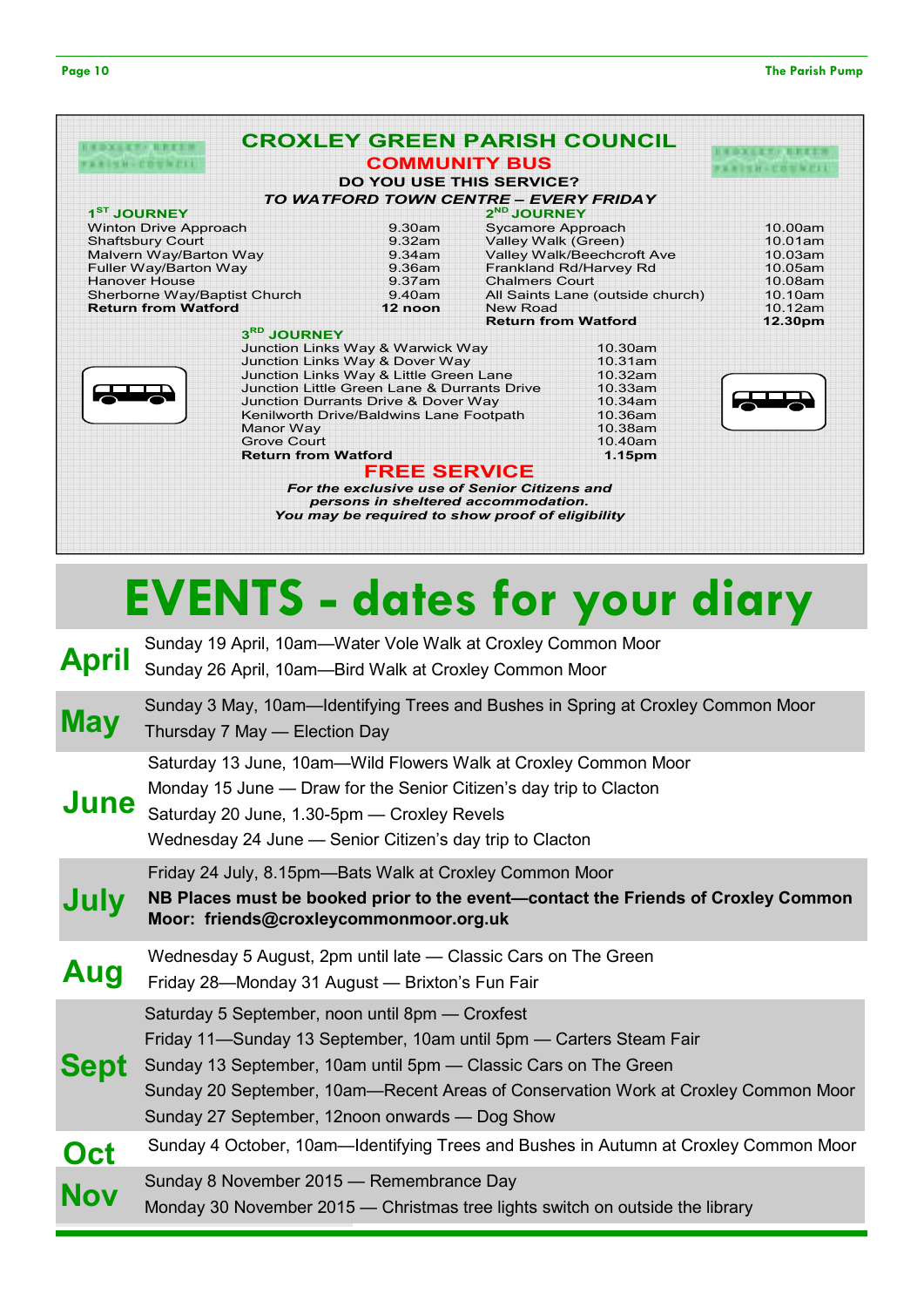### **Dog Waste Bags**

For those dog owners who have forgotten or were unaware, bio-degradable dog waste bags are free from the Parish Council Offices and we also supply them to the library. Please use them, and the bins around Croxley, to help keep our pavements, footpaths and open spaces clean and free from mess.

*Please don't forget to use the RED waste bins.* 





For all general police enquiries, advice and non-emergencies call

**101** 

Your Neighbourhood Officer could help!

www.herts.police.uk

Or speak to a Police Community Support Officer when you see them on patrol in Croxley Green

Don't Forget that the **Annual Parish Meetin**g which is a meeting for you, the residents, will be held on **Thursday 30 April at 8pm**  in the Village Hall Community Centre, Community Way, Croxley Green, WD3 3PA. **A presentation about the Neighbourhood Plan will be given.**

# **Parish Council Meetings -** *general public welcome*



**Meetings start at 8pm** 

**Council meeting -** last Thursday of each month (except May and August)

**Annual Parish Meeting -** last Thursday in April

**Annual General Meeting -** second Thursday in May

**Environment & Amenity meeting -** first Tuesday of each month (except May and August)

**Planning & Development meeting -** first and third Wednesday of each month

**Finance & Administration meeting -** second Thursday of each month (except August)